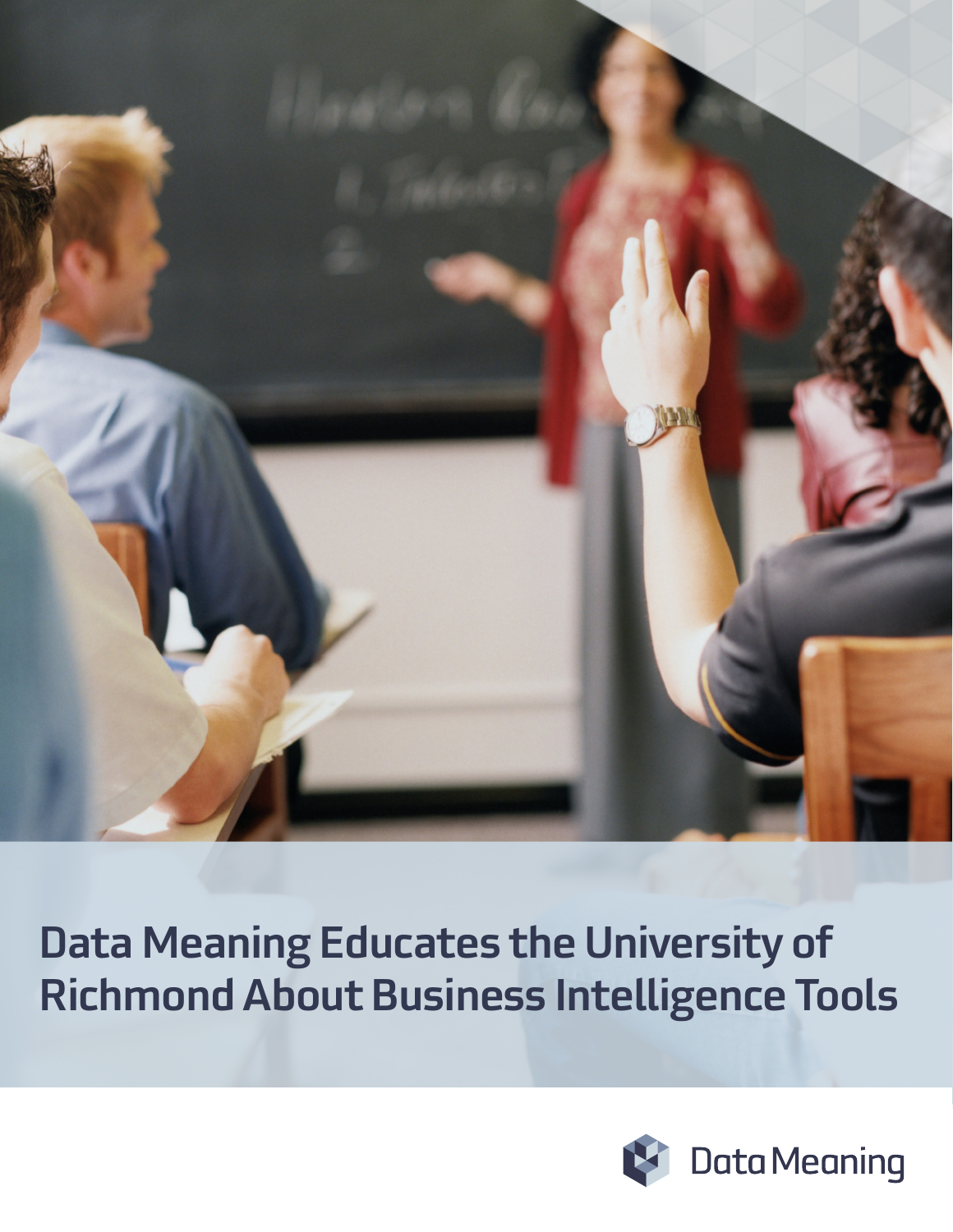## True Collaborative Approach Educates Users and Developers

#### Business Challenge

Business Intelligence (BI) tools allow organizations to extract and transform data from multiple databases into reports and dashboards that can be made available to any user with access credentials. Large non-profit organizations encounter major challenges finding expertise to develop BI tools and to educate their users about how these tools can be used to improve decision-making. The University of Richmond provides a collaborative learning and research environment for approximately 4500 students in Richmond, Virginia. To maintain its competitive edge in attracting funding dollars and high caliber faculty and students, the university initiated a project to update fundraising and student admission reporting systems. While they wanted attractive BI reports using state-of-the-art dashboard displays, the college did not have the in-house expertise required to design these reports. The report users could not envision how the dashboards would look and how they might use them to best support their objectives. Data Meaning provided a unique consultative service to the university by working with users to educate them in the use of BI tools. Once user requirements were gathered, Data Meaning built proofof-concept tools that demonstrated the value to users. The proof-of-concept also included design advice for the university IT department and expertise to overcome technical barriers to implementation.

### Data Meaning BI Expertise and Value

As specialists in implementing BI tools, Data Meaning staff are able to provide a flexible combination of expertise and value for clients such as University of Richmond. The company worked with the university project manager to ensure that their time was spent productively. Data Meaning delivered design and architecture advice so that the university could leverage their investment in existing systems. Data Meaning also educated users in how to define their dashboard requirements. The prototype BI tools that Data Meaning built for these projects provided a learning environment for internal university resources to gain BI report expertise. Data Meaning accomplished the work quickly for a reasonable price and concentrated their resources to add the greatest value for the university.

### Prototype Dashboards

Data Meaning developed prototype dashboards for the University of Richmond Student Admissions and Fundraising departments. First, Data Meaning facilitated discussions with end users to educate them about defining their business requirements. The objective was to understand how BI tools could deliver flexible and scalable reporting to users. Once the requirements were established, Data Meaning applied their technical expertise to demonstrate that a solution could be delivered to meet the requirements. Using the prototype dashboards the Student Admissions department generated 20 pages of additional report requirements that they could use to attract better students. The Fundraising department also used the prototypes to design more requirements for their ongoing implementation. The Data Meaning approach opens up new ways for clients to make information accessible and consumable.